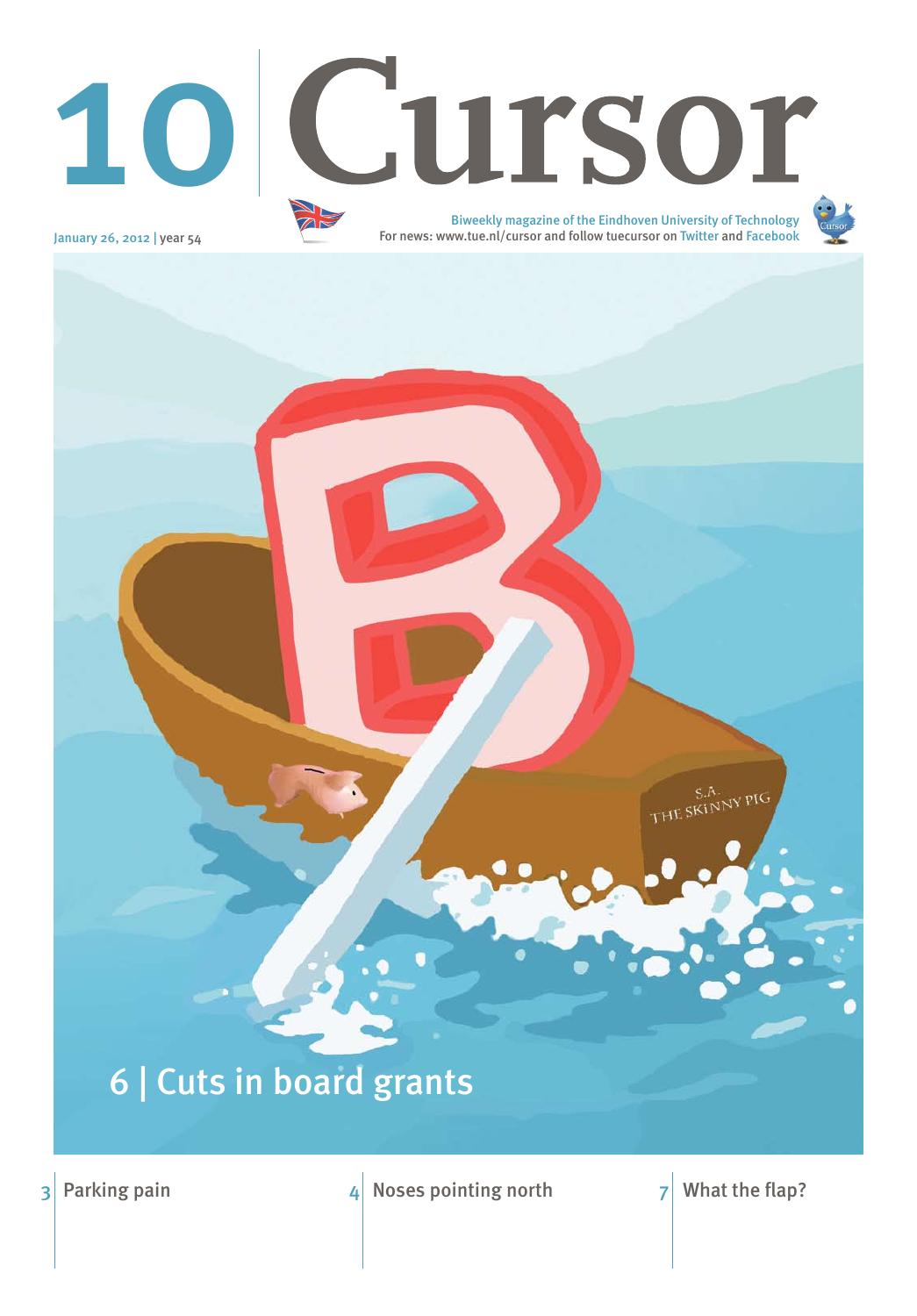**Student as small change** Last week, friend of both student and culture Halbe Zijlstra sent a bill to the House of Representatives that is to end the basic grant for master students. This group is having a hard time as it is, but now they're faced with an even heavier burden. They'll either have to borrow more money, or make more money on the side. The bill has not yet been accepted by the Senate, but I'm sure the minority the government and PVV has there will easily be turned into



**Translation** Annemarie van Limpt Benjamin Ruijsenaars (pages 4 and 5)

I had to go and check out the website of these reformed brothers. All their positions, ranging from abortus provocatus to zzp'er (independent professionals) are neatly alphabetized. What's striking, is that they are in favor of having two-year master programs. That would be very convenient for TU/e, because that way you'd also be burdening arts & humanities students with an extra year of 'self-investment'. Right now, it's still the science student that will be running up the higher debt. So SGP, take a stand and defend that position. Unfortunately, I'm afraid it won't constitute the small change they'll be claiming with Rutte and his buddies. After all, that's what a student has become in this political game: small change for a party that still doesn't allow women to be on their directory.



Technische Universiteit **Eindhoven**<br>University of Technology

## Rewwwind www.tue.nl/cursor

#### **2** | For Starters January 26, 2012

### Colophon

**Editor in chief Han Konings**

**Executive editor**  Brigit Span

**Editorial staff** Judith van Gaal Tom Jeltes | Science Frits van Otterdijk **Norbine Schali** Monique van de Ven

Enith Vlooswijk **Staff** 

Herman Beijerinck Nicole Testerink Gerard Verhoogt

**Photography**  Rien Meulman Bart van Overbeeke

> **Cover** David Ernst

**Layout** Natasha Franc

**Affiliated with**  Hoger Onderwijs Persbureau

**Editorial board** prof.dr. C.J.H. Midden (voorzitter) prof.dr. J.W. Niemantsverdriet mw. A.C. Stevens- van Gennin T.H.J. Reijnaerts (studentlid) A. Roestenburg Anneliese Vermeulen-Adolfs (secretaris)

**Address editorial office** TU/e, Laplace 0.35 postbus 513, 5600 MB Eindhoven tel. 040 - 2474020, e-mail: cursor@tue.nl

> **Cursor online** www.tue.nl/cursor

**Print** Janssen/Pers, Gennep

**Advertisement** Bureau Van Vliet BV tel. 023 - 5714745



**© 2012. All rights reserved. No part of this publication may be reproduced without prior** 

**consent of the editor-in-chief. The editorial staff reserves the right to alter submitted articles.**



Rector Hans van Duijn and Excecutive Board member mr. Jo van Ham can stay on after their current term. The University Council has decided on the matter earlier this month.

Van Duijn will be the first-ever Rector at TU/e to have served more than two terms. He's staying longer for the Bachelor College.

Researchers at the TU/e Institute for Complex Molecular Systems (ICMS) managed to track and coordinate a process of molecular self-assembly via various routes. It was previously thought that molecules would automatically form the proper

structure, but this study proves self-assembly can in fact take several routes, thus generating various outcomes. In this case, the outcomes were either clockwise or counterclockwise polymer chains.

On January 12th the Executive Board promised study association Van der Waals (Applied Physics) and Thor (Electrical Engineering) to look into the possibilities for a larger common area in their new construction plan. For now, the plan leaves hardly any

secondary schoolers are invited to work on a case. In the Auditorium all eyes were on the NAO robot last week, promoting itself as well as fellow robots AMIGO and the TURTLFs

room for any area for drinks, according to the students. Their 'protest reception' in front of the Executive Board's office attracted hundreds of students and staff of both departments. The students presented over seven hundred signatures.

The Christmas Challenge the Energyman urged TU/e to participate in has been a success. The challenge was to save more energy than the 9 per cent that was saved the year before during Christmas break: during this Christmas

break, spanning two weekends and five working days, TU/e managed to save an average of 12 percent on energy compared to regular weekend days. In total, 319,703 kWh was saved, which is about 33,570 euro.

#### **Rector Van Duijn stays for Bachelor College**

#### **Molecular self-assembly makes Nature**

#### **Study associations may be granted common area after all**

#### **Christmas break: 319,703 kWh less energy consumed**

**Our Rewwwind feature provides you with snippets of last week's news. What happened online after the previous Cursor magazine was published?**

#### **Awesome**

Last Saturday, my son and I were invited to TU/e's open day. Arriving at 2PM, we were late for an info bag, but just in time for the final lecture round: Computer Science & Engineering. Class on traffic lights and coffee machines. We looked around and saw 'cleverlooking vwo-students'. All good. Still, it was in GEWIS' common area my son got really excited. What was so amazing, you ask? The sofa. It was held together with duct tape. "Awesome."



Recently, I finished my internship at my training company. First of all, it's been a great adventure to work with Dutch colleagues. I discovered new dimensions of Dutch culture I wouldn't have noticed had I been working with fellow international students only. The North Sea flood in Zeeland of 1953, the plot of 'New Kids Turbo', famous Dutch rock-bands from the 80's - getting to know these and many other details have enriched my understanding of local people. Furthermore,

this internship has provided me with a second chance. My first year of the master program wasn't as good as I had expected. Failed exams, poor grades, negative feedback from straightforward

teachers – it all was a very harsh experience. In fact, it was tough to a point where I started blaming myself for choosing this country and university. Moreover, I lost much of my self-confidence and studying turned into an undesirable obligation rather than an enjoyable process.

However, my second year started off with an internship. New people, new environment, new tasks – it all allowed me to start everything from scratch. All my previous failures were wiped out by new impressions and the help of my new colleagues. Being encouraged and inspired by my new team mates' enthusiasm I started enjoying the subject of control engineering again. By now I'm sure I chose the right university in the right country and I'm passionate about achieving my goals.

All of this wouldn't have been possible had I not been given a second chance at my internship. So, should anyone ever doubt applying for an internship, my advice is: Just do it, because it's a great opportunity to achieve personal growth.

*Sultan Imangaliyev, from Kazakhstan, is a student of Systems & Control at the Department of Mechanical Engineering*

# Clmn **Second chance**

Compared to 25 years ago, TU/e's open days have definitely become a bit more exciting. In 1988, visitors mostly watched an listened to an expert pointing at things on a poster. Today, guests can actually participate, and

What it is exactly the people in W-hal are informed about is unsure. The photo's caption mentions they're attending an informational lecture of the Department of Chemical Engineering.

The people pictured are not all that different as far as their posture is concerned. They're not asked to do anything, except drink coffee. Still, the 2012 batch does smile more. No wonder: a NAO is much more fun than a poster. (NS)



#### **Open day 1988 versus 2012**





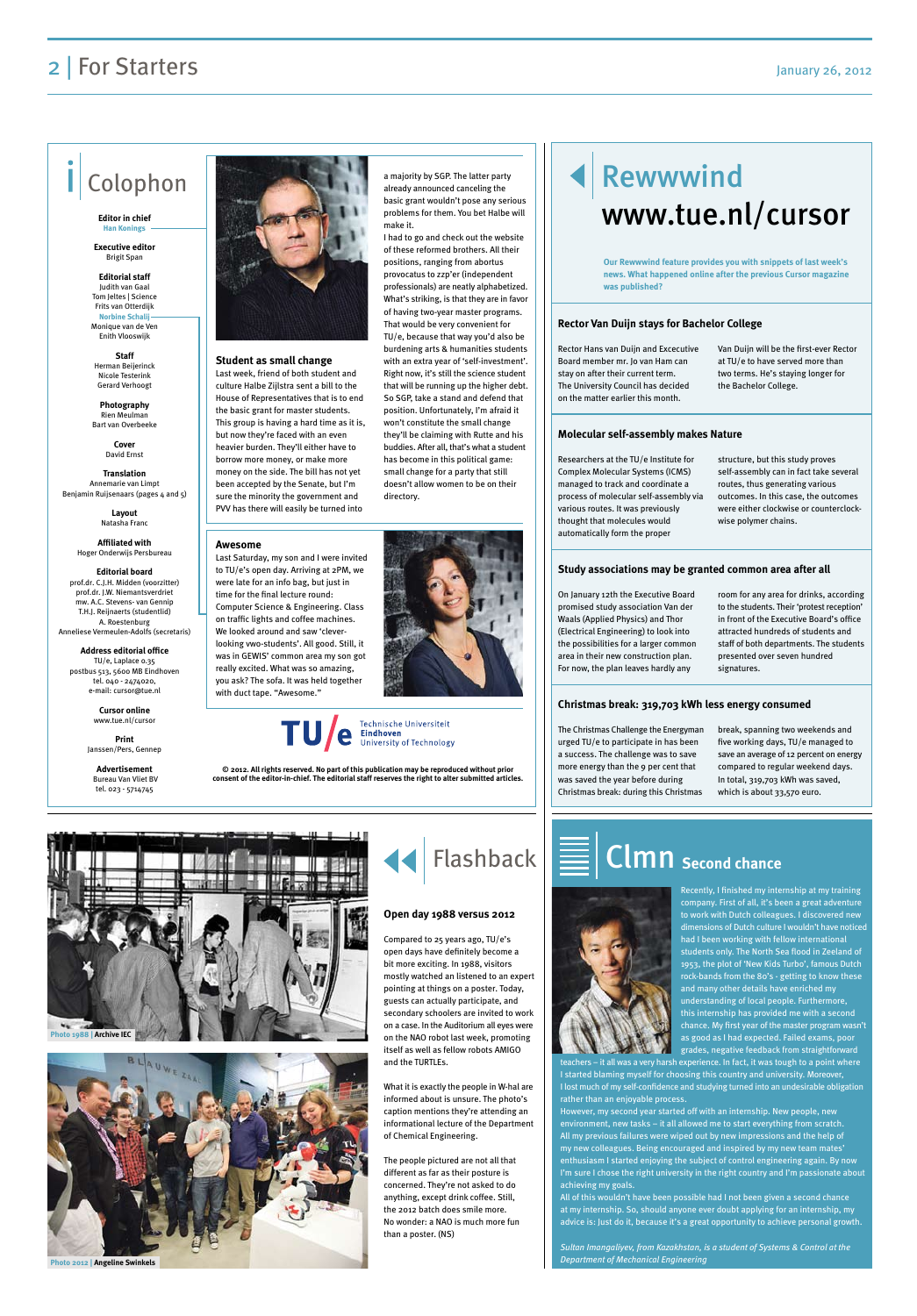### Could vibrating guys at Hovenring have been prevented?

**The Hovenring -the new junction between Eindhoven and Veldhoven- was only reopened to traffic for a week when it was hastily cordoned off by police once again. The guys (cables) of the bicycle roundabout hovering over the intersection turned out to start vibrating with even the slightest gust of wind, which may cause damage to the anchoring, and it could even break the guys. The public has been attributing 'Erasmus Brigde-like' qualities to the bridge, and called it 'a shame for Eindhoven Knowledge City'. What's wrong with those guys at the Hovenring, and could experts have prevented these issues?**

"The Hovenring didn't suffer from a construction error, that's for sure", says Bert Snijder, professor of Steel Construction at the Department of Built Environment. He's one of the experts that was called in to review the guy issue. And although his group usually concerns itself with footbridges and vibrating floors, he's happy to try and solve this particular problem.

"Guy constructions often cause vibrations, but usually these aren't harmful to the construction. However, in some cases specific vibrations do cause trouble. You really can't calculate whether or not those harmful vibrations will occur, and if they do, it's hard to estimate the damage they may cause. And even if people had known beforehand the guys were to vibrate, it would have been really difficult to determine what precautions should have been taken. These things are hard to model, because you have to know the actual situation. The engineering firm had definitely taken into account the guys could cause trouble, which is why the city put aside some money to solve possible problems. No, there's no one to blame for the Hovenring." "Guy bridges are economical constructions and are used all over the world. Vibrations may occur, but these designs have so many advantages, too. Vibrating guys are being actively researched, and because of that there are already many ways to control possible problems. If you look up when passing under the railroad

> From March 1, departments and services will be paying **7.50** euro out of their own pockets whenever they want to privide guests with an exit ticket. It's discouragement policy: the regular rate for parking on campus is **5** euro. (MvdV)

bridge on the A12 at Nootdorp, you can see the guys have been covered in spirals. The Rotterdam Erasmus Bridge was made using dampers. A guy cable may start vibrating for various reasons, since no one bridge is alike. Every problem calls for a different solution. Still, a spectacular collapse like that of the US Tacoma-Narrows Bridge is very unlikely these days..." "It's still unclear what caused the vibrating at the Hovenring. The Italian professor Alberto Zasso will be carrying out several measurements his week, and the City of Eindhoven has asked Ton Vrouwenvelder of TUD and myself to advise on the matter. To determine the cause, figure out the best way to prevent the vibrations, but also to determine the anchoring fatigue. Based on the data we have accumulated so far, there seems to be a 'galloping effect': a wind-induced vibration occurring in asymmetrical constructions. These Hovenring guys are perfectly circular of course, but since they've been positioned at an angle, certain wind directions can definitely cause asymmetry. Alberto Zasso isn't

convinced yet and is still thinking of another problem, where wind swirls at the back of the wires cause overall vibration, a process that's known as vortex shedding. Still, there's a relatively easy solution to both problems: applying damping. So really, the problems aren't all that serious, but because we have to close a major road to solve it, people experience an inconvenience and suddenly have something to say. But they

can rest assured, because if this week's test results are good enough, the road may be open to the public fairly soon, possibly even before the final solution has been installed." (NT)

Vox Academici

#### Professor Bert Snijder, Steel Constructions



# Parking pains



Right now, TU/e campus has **2,153 parking spaces**, **1,900** to **2,100** of which are **used** during peak hours. Two years from now, after several major construction projects, **1,676 spaces** will be left.

Of **3,300TU/e employees600** to **700** come to work **by car** every day. **50** percent of them lives less than **7 kilometers** from university grounds.

Administration and maintenance for a single parking space in the parking garage university plans to build in the years to come is **120euro** a month. That's **4 times** as much as the costs for a parking space on ground level. However, the city won't allow more parking spaces on ground level.

**Read more about TU/e parking policy at www.tue.nl/cursor and Cursor 11.**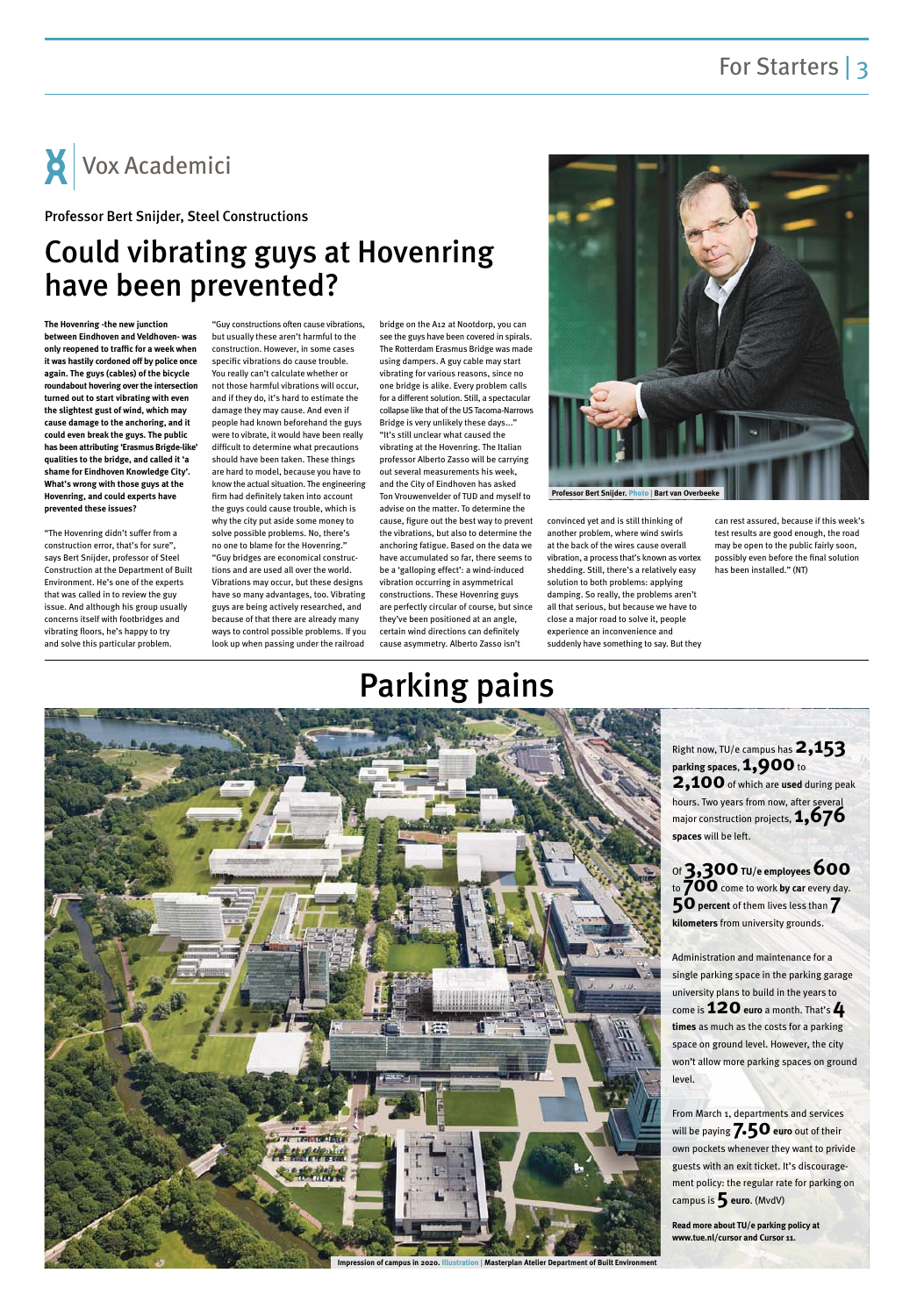# "The chemistry is tangible" Preferred partnership Eindhoven and Utrecht taking shape

The focus in this cooperation is on sustainable energy, medical imaging, stem cells and regenerative medicine. Thanks to the so-called preferred partnership the participating institutes will have more access to each other's science parks, equipment and laboratories. The combination of a classical university and a university of technology with a teaching hospital is called unique. The partners have promised to invest in joint research, will reciprocally offer professors part-time appointments and grant students access to each other's education. In the next five years each

partner will contribute over 1 million euro to the cooperation kitty. It is expected that by enhancing the quality of education and research the partners will have better odds of acquiring national and European funds. This cooperation links up with recommendations from various policy plans from the Ministries of Education, Culture and Science and of Economic Affairs, Agriculture and

Innovation. Universities are urged to select a profile and to work together. Thus, the further development of a joint knowledge infrastructure will contribute to a reinforcement of the competitive positions of Utrecht and Eindhoven alike. Says the billing. Where are we one year later?

Drs. Paul Bezembinder, appointed at TU/e as coordinator of the project: "We are well on track. Some activities have seen a concrete start while others are still in the exploratory stage. The latter is in keeping with our working method. Although the plan was received with a measure of reserve here and there at first, the cooperation between the three partners is really budding very nicely now. Everyone involved is enthusiastic."

As is drs. Anje Bakker, Bezembinder's colleague in Utrecht. "Technological expertise is of great importance to us. A combination with a university of technology strengthens the areas that we are involved in jointly, such as Life Sciences and chemistry. For us Eindhoven has an advantage over Twente in that the links are more visible. Our four strategic themes (Life Sciences, Sustainability, Institutions and Youth & Identity, ed.) and the subjects they include largely form a good fit with the three strategic areas of TU/e. Another factor in the equation is that education at TU/e has come out best in the Elsevier survey."

Meanwhile three research projects have started, cooperation is going on in three

educational areas and there are some smaller projects under way. Utrecht and Eindhoven are jointly putting their shoulder to the research wheel of sustainable energy, medical imaging and regenerative medicine. Three new curricula -two master's degree programs and a pre-med minor- are being drawn up. Of those, a master in Regenerative Medicine and Technology and a pre-med minor will already start in academic year 2012-2013.

And there is so much more that can still be developed. Bakker: "Wherever there is a demonstrable use, our Departments of Beta Sciences and Medicine are making appointments with TU/e to have students follow subjects from both sides. The benefit of this cross-fertilization for students is that they don't individually have to find out what the best combination is for their curriculum and minor. They can rest assured that the subject matter is geared to each other's universities and has been approved by the Examinations Committee." TU/e employees professor Emiel Hensen and dr. Rene van Donkelaar, who are speaking at length about TU/e's relation with Utrecht on the next page, say that there have always been many ties between researchers from both cities. And surely students are not being asked for the impossible with a train link of fifty minutes, with four scheduled departures every hour. "By now these ties are so strong that Utrecht seems to be a logical partner for TU/e", both agree.



**Professor Emiel Hensen from the Molecular Catalysis group of Chemical Engineering and Chemistry calls it a great opportunity to set up something new together with Utrecht University. The added value that he and his Utrecht colleague professor Bert Weckhuysen expect for research is in the complementary nature of the Eindhoven molecular approach and the Utrecht expertise in spectroscopy. Apart from that, they are looking for cooperation in the educational area. The Graduate Program Solar Fuels is an example in kind.**

"Solar fuel such as hydrogen -obtained from the fusion of water- is difficult to store. We prefer to make liquid fuel from sunlight. The dream that we are nourishing is to take CO<sub>2</sub> from the air and use sunlight to convert that into a liquid fuel. Catalysts are essential for making these conversions possible", Emiel Hensen explains to us about his discipline. Together with Weckhuysen he will be leading a research program that will focus on the realization of solar fuels before the end of this decade. "In the catalysis discipline the cooperation has already been properly organized", says Hensen. "For one, we know the Netherlands Institute for Catalysis Research (NIOK), set up from TU/e by Rutger van Santen. Now Bert Weckhuysen is its scientific director. The NIOK has been instrumental in the setup of all kinds of major programs, of which the most recent one is CatchBio, one of the seven Smartmix programs. Solar fuels is new in the landscape, and is a hot topic." It is going to be one of the research areas of the Dutch Institute For Fundamental Energy Research. DIFFER is a part of the FOM institute which is moving to the Eindhoven campus in 2015.

Weckhuysen is looking forward to this cooperation, because he thinks that Eindhoven has a very robust chemical engineering program. "There are three pillars that give TU/e a high score with me, as well as internationally. They are the Institute for Complex Molecular Systems of Bert Meijer, the cluster around the process technology and catalytic chemistry. Historically Eindhoven has a strong position in catalysis. The budget holder status of the NIOK lies in Utrecht and as a result there has for many years been a natural Utrecht-Eindhoven axis. The chemistry is very much tangible, popularly speaking." Hensen concurs and designates the complementary nature of each party's research as the golden opportunity. "At TU/e we are working on the understanding of catalysis so as to make better materials. We want to understand how CO<sub>2</sub> reduces to a liquid fuel and are making models for this. At UU one of the strengths is in-situ spectroscopy. They use light to see how a catalyst works at a molecular level. The sum of these styles will have a reinforcing impact on solar fuels research." In the area of education Hensen and Weckhuysen are setting up a Graduate Program Solar Fuels for master students and PhD candidates. "That is a somewhat broader cooperation, for the University of Twente and Leiden University are participating too. The idea is for students to follow an optional package of Solar Fuels in order to prepare them for a doctoral candidate position for which they need to write an individual proposal. Students follow lectures at all four universities. Traineeship-like assignments and graduation projects at two universities will also form part of the program." Hensen expects that some twenty students from all partners will begin in September 2012.

**New fuel for research into solar fuels**

**Cooperation TU/e and UU and UMCU | Norbine Schalij Illustration | Jeannette Bos**

**For over a year some of the noses at TU/e have been emphatically pointing north. That is where the colleagues and students are to be found who seem indispensable for the broadening and strengthening of the education and research profile that everybody continuously pursues. And the north is looking back. On January 3, 2011, Utrecht University, the University Medical Center Utrecht and TU/e decided to join forces at a strategic level, entering into a so-called preferred partnership. What is the status quo?**

#### Cross-fertilization for minor and curricula

#### Utrecht and Eindhoven research shoulder to shoulder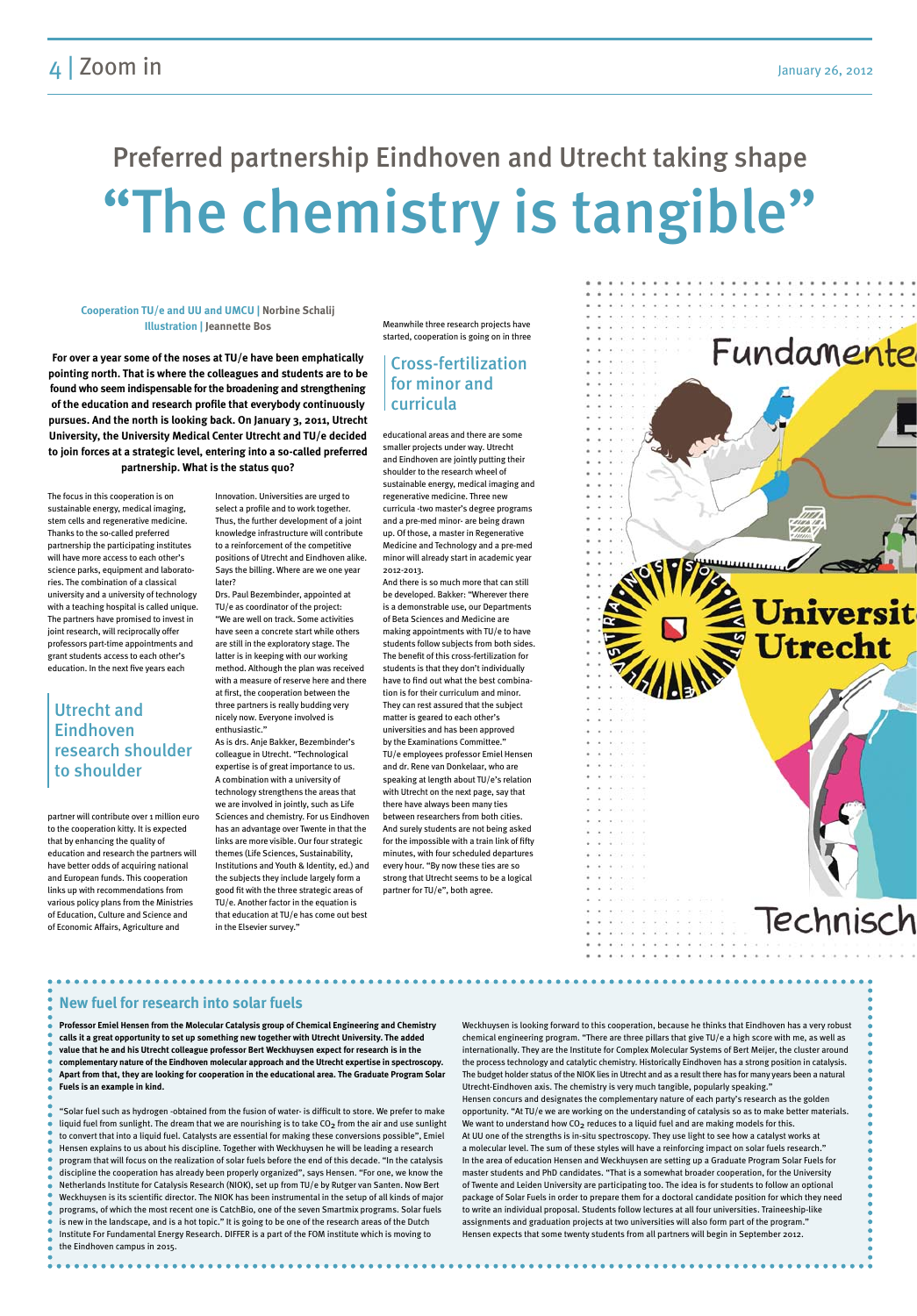"Utrecht is the place to be in the area of gaming", says dr. Marloes van Lierop, Program Director for the bachelor of Computer Science at TU/e, "and here we are strong in cryptography. Although we still have to put the flesh on the bones, in a joint consultation meeting with UU we have expressed the intention to offer our students optional courses." In the master's degree program both sides are exploring which subjects are suited for this. They will be officially recognized and will actively be brought to the attention of our own students. For the bachelor's degree program minor packages are offered at UU to TU/e students, while elective subjects at TU/e will be open to UU bachelor students. In addition, we are working out the possibility of a joint annual Student Research Conference for graduating students.

In order to acquaint TU/e students and UU students with scientists from both institutes the Studium Generale (SG)

agencies have organized a series of duo lectures. Four times two professors have been invited to present their views

on the future and on each other's work. The performances were not electrifying, as the scientists supplemented each

- other rather than opposing each other as theoretical betas and engineers. The turnout was good, especially during
- the combination of professor Frank Miedema (UU and UMCU) and professor Carlijn Bouten (TU/e) about the perfectable
- human being and during the lecture on nanotechnology by professor Andries Meijerink (UU) and professor Bert Koopmans  $(TU/e)$
- Frank Miedema spoke as a scientist and as an administrator, warning against too romantic a view of science. On the basis
- of 'his' UMC he showed the complicated choices now facing hospitals in terms of specialization.
- Professor Paul 't Hart (UU) and professor Sjoerd Romme (TU/e) both discussed how many things are changing and have
- changed in both public leadership and corporate culture. These changes are taking place so rapidly that politicians, as well
- as CEOs and higher management, have to switch gears much faster than they used to.
- In their lecture about the modernization of the cow, professor Bert Theunissen (UU) and professor Harry Lintsen (emeritus TU/e) showed the public how technological progress and pressure from the Ministry brought about a totally different type of

dairy cow. Whereas it is much more productive, it is also highly susceptible to diseases.

**Biomedical Engineering is almost ready to start a new master's degree program Regenerative Medicine and Technology (RM&T). The curriculum has been selected, as has the processing method, while the label 'special master program' has already been granted by the Eindhoven Executive Board. Now it is time to attract students, and to draw up timetables. In September 2012 the doors will be opened.**

RM&T is a 'special master program' within the Biomedical Engineering master at BMT, and is independent of the master Medical Engineering. Together with professor Wouter Dhert, dr. Joost Fledderus and dr. Debby Gawlitta (all employed in Utrecht) professor Keita Ito, dr. Anita Driessen-Mol and dr. René van Donkelaar have designed this program for students with a BMT or a Life Sciences background.

They are aiming at thirty students, a number which Van Donkelaar deems easily achievable, judging by the enthusiastic reactions. If they bring a sound motivation letter - which is a requisite for every applicant - external students will also be welcome, provided they have completed a certain subject combination. This means that students with many different preliminary stages will be starting. Van Donkelaar: "Students coming from Utrecht are quite different from those hailing from Eindhoven. They have a much stronger medical orientation instead of a technological one. They don't know our basic concepts and we don't know theirs. It is difficult anyhow to let those parties communicate." The following solution has been devised: for the first fifteen credits, to be gained within three months, RM&T students will be working on a big case in six mixed groups. The resulting interaction will make it possible for each student's knowledge to be shared. In this Introduction RM&T case each group will have a different subject. Think of kidney, cartilage or heart valve. Embracing that subject, they will have to design a project proposal that will feature all aspects of regenerative medicine. "So it will have to deal with the use of stem cells, imaging techniques and computer models. Consideration must be devoted to animal tests and to the application to patients in hospital. All students will follow lectures on this and each group will apply those elements to their own theme. Every week the findings will be reported reciprocally. For example: what has the lecture on test animals contributed to our cartilage research?"

The case has been completely elaborated, the subject combination is ready. Now the time has come to find the right teachers. The idea is for teachers from both Utrecht and Eindhoven to give lectures to and supervise the students. For this purpose students and lecturers will commute. "We do try to arrange all contacts in Eindhoven on Monday, and in Utrecht on Tuesday and Wednesday. Thursday is earmarked for independent study and Friday for reporting in Eindhoven. Something like that." This case will be followed by elective subjects, to be attended in both cities, and a traineeship, preferably abroad or with the partner university. The second and last year is intended for literature study and graduation. The diploma obtained by the masters will be issued by the departments where they are registered. They will include a mention of the cooperation with the partners. In the end there will be a combined diploma, Van Donkelaar expects.

Switching from one place to another has many benefits for scientists. The move of dr. Debby Gawlitta from TU/e to UU will also come in handy in the preferred partnership. Van Donkelaar knows her from her PhD stint in Eindhoven. Like him, she is now program coordinator for RM&T, but in Utrecht. "In 2007 I went to join the UMCU because I really like to work close to the clinical practice. For questions of a biomedical nature I can easily turn to the UNMCU and UU, but for technological issues I go to Eindhoven. When for instance I needed a bioreactor that could bring about the perfusion of tissues and the mechanical load at once, I appealed to TU/e. And indeed, it is there that the specific bioreactor was developed and produced", Gawlitta explains. In her opinion the cooperation is an enrichment for the education. "And this results in better research. Innovation arises when a theme is approached and studied from different angles."

**attack at Studium Generale** 

#### **for students of UU and TU/e**



#### **"They have a hospital, we the technology"**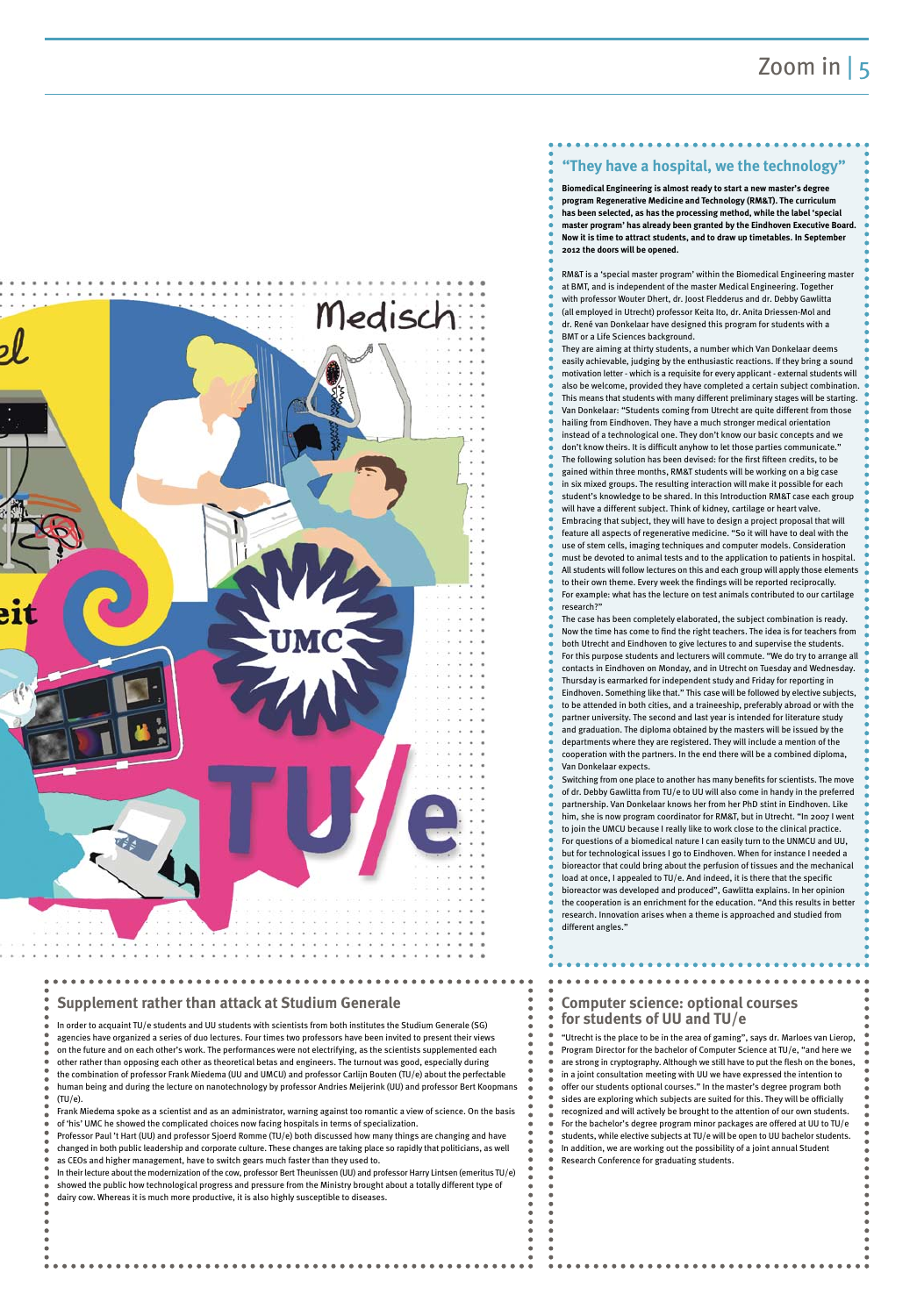#### 6 | Zoom in January 26, 2012

# "We're going to have<br>to make do"

From the 2012-2013 academic year onwards, Eindhoven study and student associations will only receive 300,000 euro (the equivalent of 1000 months' pay) to carry out their board tasks. This academic year, that sum was still 545,000 euro (the equivalent of 1850 months' pay). When the Executive Board announced the cuts last year, students were outraged.

It was clear from the start the budget was fixed, but students were told the distribution of the demands could still be discussed. A previous proposal was met with much resistance. Sports associations were only to receive money for Thêta and the Hajraa Outdoor Tournament, and students could only fill board position had they passed at least ninety percent of their courses.

Representatives of the various umbrella organizations talked to the Executive Board, and STU to determine where the proposal might be altered. Last week, the parties came to an agreement.

For the 2012-2012 academic year, student associations will receive a total of 504 months. The social associations (Demos, ESC and SSRE) have 111 months to distribute, sports associations (umbrella board ESSF, Thêta, Hajraa, Hajraa Outdoor Tournament, Fellenoord, Totelos, Asterix, Pusphaira, Nayade) get 207 months. Cultural associations have 70 months to distribute between umbrella Scala, Quadrivium, Doppio, and Footloose.

Finally, other associations, most notably BEST, AEGEE, Wervingsdagen (recruitment days), Bouwkunde Bedrijven Dagen (Built Environment business days), Integrand and UniPartners Eindhoven have been granted 108 months. That means that for every umbrella, months have been cut by almost half compared to this academic year (see box). The selection is especially based on the associations' importance for both university and the outside world.

On top of that, the rules for applying for a grant will become stricter in the years to come. Today, students have to have passed their first year in order to be eligible for a board grant. For 2012-2013, they'll have to have passed three-quarters' of all their other courses as well. For 2013-2014 that percentage will be eighty, and for 2014-2015, ninety percent of courses must be passed. These percentages are subject to change, should the annual evaluation prove them to be unrealistic. The student's progress will also be monitored. Current master students should have at least 12 ects. For Bachelor College students, the standard's even higher: they need at least 15 ects.

Of course, they'd rather seen more money, but all umbrella representatives and

student parties agree they 'have done all they can' and feel the months have been distributed fairly. Simon Bus, representative of the 'other associations' umbrella: "Initially, only the Wervingsdagen were to receive anything, now all associations will. Personally, I think it's a major improvement compared to the original plan." Tom Corstjens, representative of the Eindhoven Students Sports Federation (ESSF): "We can now distribute the months among nine associations. We looked at the associations' size and character. For example, athletics association Asterix will receive part of the grant. Although it's relatively small, it does organize important events such as the Batavierenrace." Alwin Penterman (Scala): "It could have been much worse. Quadrivium was initially the only association to receive some of the grant. We understand cuts have to be made some way or another."

As far as the demands for application and progress are concerned, opinions vary. Simon Bus: "It's a shame slower students will no longer get a chance to gain board experience. The demands concerning progress are tough as well. Students doing a board year would have to pass one course every trimester at least. Looking at our current board, I don't think any of us would be allowed to stay." Lotte de Koning (Compositum, the umbrella for Demos, ESC, and SSRE): "The demands are very strict, but there's

# Bestuursbedre

no way around it; students have to start studying harder and faster."

To what extent these measures will mean the end for some associations, is hard to say, according to the umbrella representatives. But one thing's for sure: finding board members will become harder than ever. Sebastiaan van Zelst, representative of the Federation Study Association Eindhoven: "There will always be people who want to do a board year, but more and more students will be reluctant as well. Not only does the pay get worse, nationwide measures such as the fine for prolonged studying are added to the picture. We'll have to see whether we'll have to start working with part-time board members, or pass on certain tasks to committees." Alwin Penterman (Scala): "Personally, I expect the measure on prolonged studying to have a stronger impact."

"We're going to have to make do", says Tom Corstjens, representative of ESSF. "We may be able to merge associations, or we could limit responsibilities, or have the sports center take care of certain tasks. We'll be talking to the sports associations and see what options we have."

Compositum wants to try and recruit more Fontys board members, says Lotte de Koning. "So far, boards have been made up of TU/e students mostly."

Student parties and the university council have played a supporting role in the process. Whereas last year they strongly opposed any budget cuts, they now realize they won't get another penny. Rob Kleijnen of the Eindhoven Student Council: "There'sno reason for us to keep fighting, especially since the umbrellas have come to an agreement with the Excutive Board and STU." About the stricter demands: "First, we thought the measures were exaggerated, but then we saw some of their ideas weren't half bad. I can imagine there's no choice but to increase the requirements to prevent students and universities from having to pay fines. I'm glad the new plans are implemented gradually, though." Sandra van Tienhoven attended the meetings for student party Groep-één. "As long as the umbrellas are happy with the 300K-distribution, we'll support the plan. The distribution between the umbrellas is clear, and that's a good thing. It's a consistent plan regarding who gets what."

#### "It could have been much worse"

#### "It's a shame slower students will no longer get a chance to gain board experience"

**Cuts in board grants l Judith van Gaal Illustration l David Ernst**

**It was bad news for the university's many study and student associations: as of next academic year, board grants will be cut to slightly over half of this year's budget. In other words: board members receive less pay, and it will be much harder to fill board positions. The fact grants had to be cut was already obvious last year, but it was only recently that students realized there was no way they were going to see any extra funding. Last week, the associations, the Executive Board and STU reached a compromise.**

#### **Distribution board grants**

|                           | 2011/2012<br>(number of available grants, final distribution yet to be confirmed. Grants for <i>italicized</i> associations will<br>expire in the next academic year) | 2012/2013                                                        |
|---------------------------|-----------------------------------------------------------------------------------------------------------------------------------------------------------------------|------------------------------------------------------------------|
| <b>Federation Study</b>   | 840 months                                                                                                                                                            | 504 months                                                       |
| <b>Associations</b>       | AnArchi, Mollier, KOers, of Course!, SERVICE, SUPport, VIA, ODIN, Interactie, Umbrella FSE, Cheops, Lucid, Thor,                                                      | Umbrella FSE, Cheops, Lucid, Thor, J.D. van der Waals, Simon     |
| Eindhoven:                | J.D. van der Waals, Simon Stevin, J.P. Minckelers, Protagoras, Intermate, Industria, Gewis                                                                            | Stevin, J.P. Minckelers, Protagoras, Intermate, Industria, Gewis |
| <b>Compositum:</b>        | 210 months                                                                                                                                                            | 111 months                                                       |
|                           | Demos, ESC, SSRE                                                                                                                                                      | Demos, ESC, SSRE                                                 |
| <b>Eindhoven Student</b>  | 400 months                                                                                                                                                            | 207 months                                                       |
| <b>Sports Federation:</b> | All Terrain, Attila/Euflex, Avalanche Boarders, Boreas, Concorde, Da Vinci, De Club, Don Quishoot,                                                                    | Umbrella ESSF, Thêta, Hajraa, Hajraa Outdoor Tournament,         |
|                           | The Elephants, ESAC, Icehawks, Isis, Okawa, Oktopus, Panache, Quatsch, Samourais, Squadra Veloce,                                                                     | Fellenoord, Totelos, Asterix, Pusphaira, Nayade                  |
|                           | Suca, Tamar, Tantalus, Taveres, Vertigo, Weth, Zes, GNSK, Buitenwagen compagnie Thêta, Umbrella ESSF,                                                                 |                                                                  |
|                           | Thêta, Hajraa, Hajraa buitentoernooi, Fellenoord, Totelos, Asterix, Pusphaira, Nayade                                                                                 |                                                                  |
| Scala:                    | 85 months                                                                                                                                                             | 70 months                                                        |
|                           | Kinjin, Dekate Mousa, The Knights of the Kitchen Table, Umbrella Scala, Quadrivium, Doppio, Footloose                                                                 | Umbrella Scala, Quadrivium, Doppio, Footloose                    |
| <b>Other umbrella:</b>    | 312 months                                                                                                                                                            | 108 months                                                       |
|                           | Mosaïc, de Asfalthappertjes, Ichthus, VGSEi, IEEE Student Branch Eindhoven, Stack, PF,                                                                                | BEST, AEGEE, Wervingsdagen, Bouwkunde Bedrijven Dagen,           |
|                           | BEST, AEGEE, Wervingsdagen, Bouwkunde Bedrijven Dagen, Integrand, UniPartners Eindhoven                                                                               | Integrand, UniPartners Eindhoven                                 |
|                           |                                                                                                                                                                       |                                                                  |